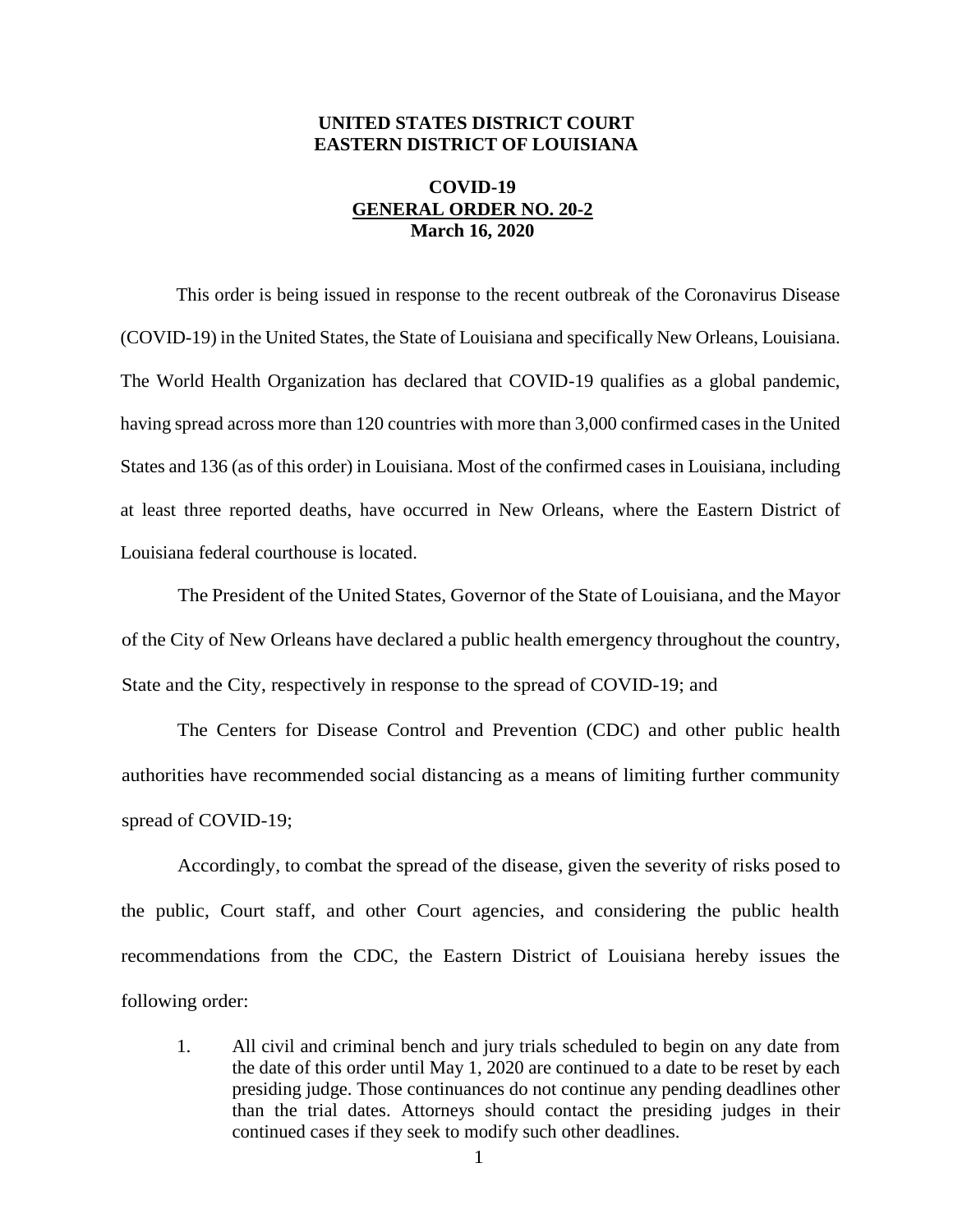- 2. All civil and criminal in-person hearings, proceedings, and conferences scheduled to begin on any date from the date of this order until May 1, 2020 are continued and will be reset by each presiding judge. The parties may seek relief from such continuances by written motion to the presiding judge in exceptional circumstances.
- 3. For reasons given above and below, all grand jury proceedings in this District are suspended until May 1, 2020, subject to change upon motion from the government and further orders of the Court.
- 4. With regard to criminal matters, due to the Court's reduced ability to obtain an adequate spectrum of jurors and the effect of the recommendations from the above public health organizations on the ability of counsel and Court staff to be present in the courtroom, the time period of the postponements implemented by this administrative order will be excluded under the Speedy Trial Act, as the Court specifically finds that the ends of justice served by ordering the postponements outweigh the best interest of the public and any defendant's right to a speedy trial, pursuant to 18 U.S.C.§ 3161(h)(7)(A).
- 5. Criminal matters before magistrate judges, such as initial appearances, arraignments, detention hearings (and appeals to district judges from detention orders), and the issuance of search warrants, shall continue to take place in the ordinarycourse. However, counsel shall contact a Criminal Magistrate Judge Case Manager at (504) 589-7750 to determine if video conferencing is available.
- 6. All events involving the Court or scheduled to be held in the courthouse that are not case-specific, including, but not limited to, continuing legal education courses, public tours, Inns of Court meetings, and naturalization ceremonies conducted by the Court, which are scheduled to occur between March 16, 2020 and May 1, 2020, are hereby cancelled and will be rescheduled when appropriate.
- 7. Starting March 18, 2020, all attorney admissions will be handled by a motion and Order submitted by U.S. mail to the Clerk of Court, 500 Poydras Street, C-151, New Orleans, Louisiana 70130 or email to ECF-Registration@laed.uscourts.gov. Contact the Clerk of Court for specific information.